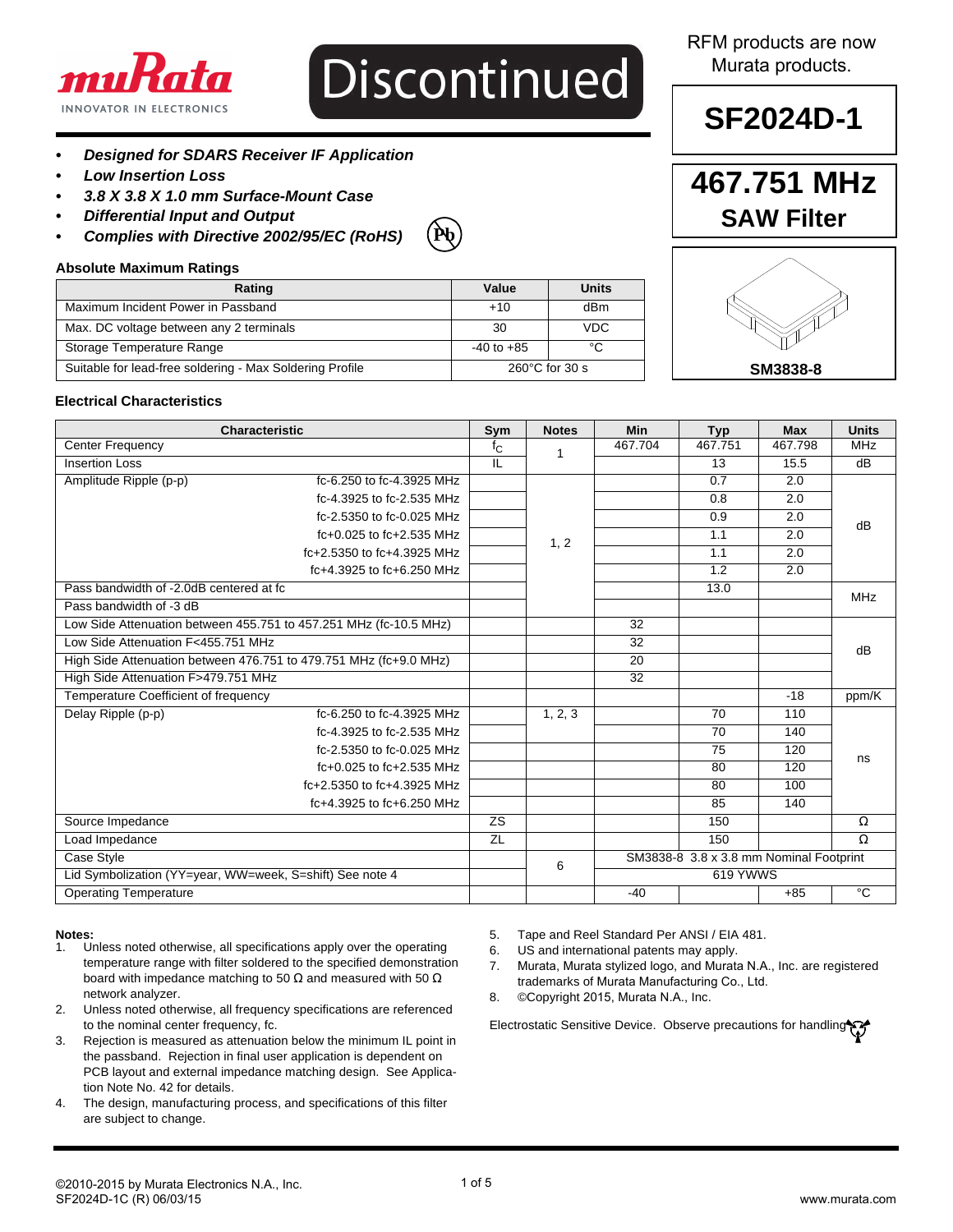

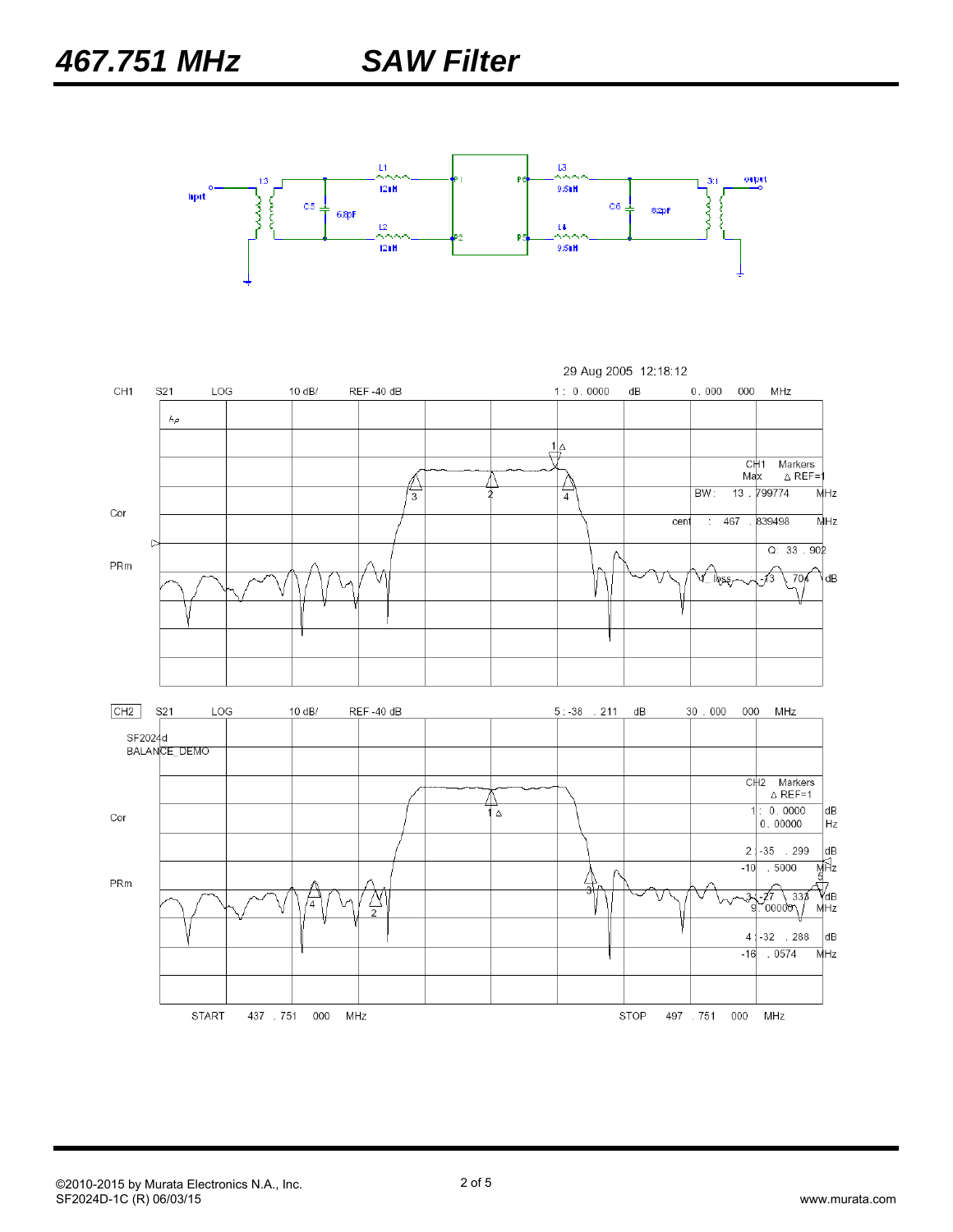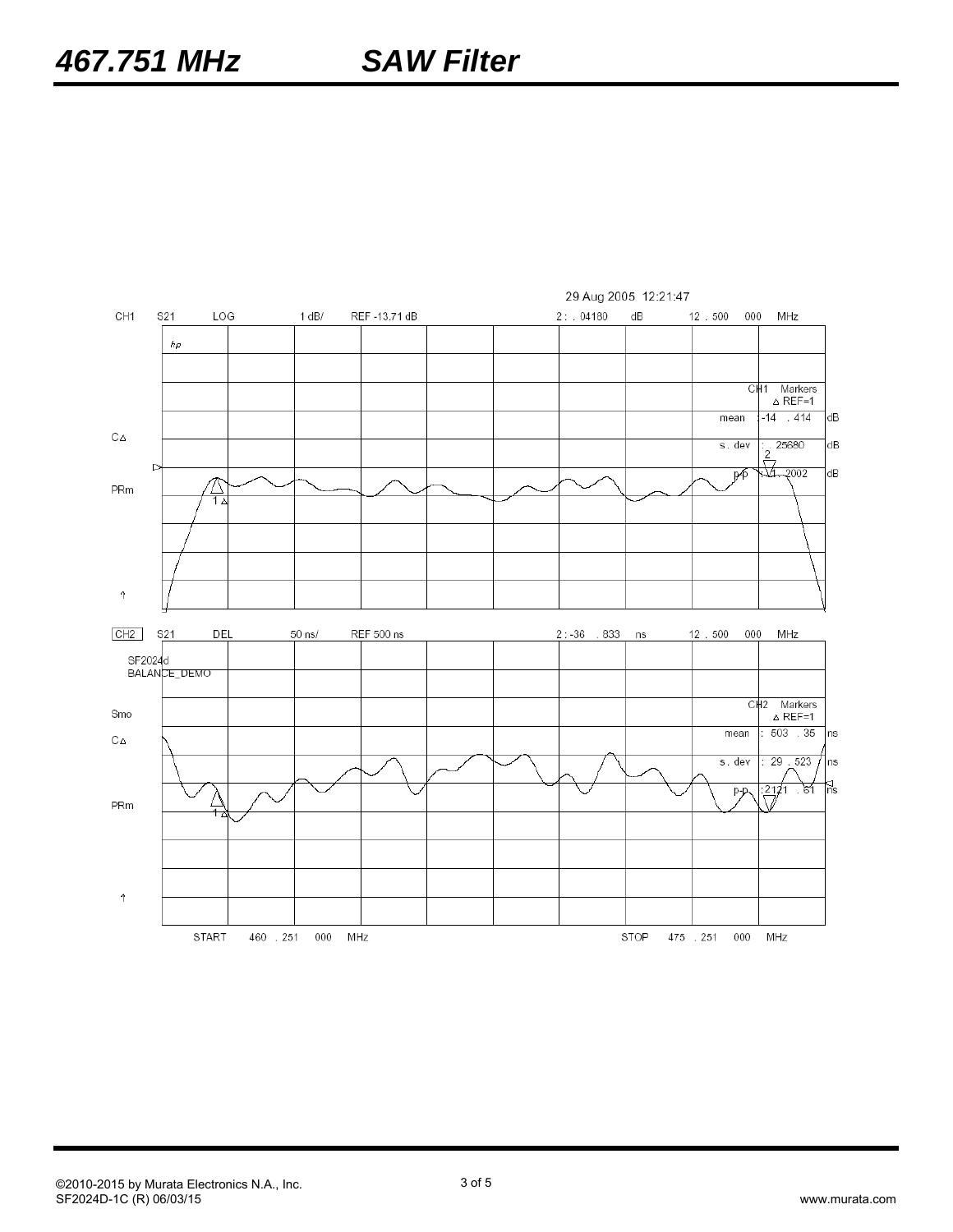# **SM3838-8-Thin Case**

### **8-Terminal Ceramic Surface-Mount Case 3.8 X 3.8 mm Nominal Footprint**





| <b>Case Dimensions</b> |      |            |            |               |            |            |  |
|------------------------|------|------------|------------|---------------|------------|------------|--|
| <b>Dimension</b>       | mm   |            |            | <b>Inches</b> |            |            |  |
|                        | Min  | <b>Nom</b> | <b>Max</b> | Min           | <b>Nom</b> | <b>Max</b> |  |
| A                      | 3.6  | 3.8        | 4.0        | 0.142         | 0.150      | 0.157      |  |
| B                      | 3.6  | 3.8        | 4.0        | 0.142         | 0.150      | 0.157      |  |
| C                      | 0.90 | 1.00       | 1.1        | 0.035         | 0.040      | 0.043      |  |
| D                      | 0.80 | 0.90       | 1.0        | 0.031         | 0.035      | 0.040      |  |
| Е                      | 0.90 | 1.00       | 1.10       | 0.035         | 0.040      | 0.043      |  |
| F                      | 0.50 | 0.60       | 0.70       | 0.020         | 0.024      | 0.028      |  |
| G                      | 2.39 | 2.54       | 2.69       | 0.090         | 0.100      | 0.110      |  |
| н                      | 1.40 | 1.75       | 2.05       | 0.055         | 0.069      | 0.080      |  |

| <b>Electrical Connections</b> |                            |                         |  |  |
|-------------------------------|----------------------------|-------------------------|--|--|
|                               | <b>Connection</b>          | <b>Terminals</b>        |  |  |
| Port 1                        | Differential Input         | 1, 2                    |  |  |
| Port 2                        | <b>Differential Output</b> | 5, 6                    |  |  |
|                               | Ground                     | All Others              |  |  |
| <b>Single Ended Operation</b> |                            | <b>Return is Ground</b> |  |  |
| <b>Differential Operation</b> |                            | <b>Return is Hot</b>    |  |  |
| Dot Indicates Pin 1           |                            |                         |  |  |

| <b>Materials</b>          |                                                                                       |  |  |  |
|---------------------------|---------------------------------------------------------------------------------------|--|--|--|
| Solder Pad<br>Termination | Au plating 30 - 60 ulnches (76.2-152 uM) over 80-200<br>ulnches (203-508 uM) Ni.      |  |  |  |
| l id                      | Fe-Ni-Co Alloy Electroless Nickel Plate (8-11% Phos-<br>phorus) 100-200 ulnches Thick |  |  |  |
| Body                      | $Al_2O_3$ Ceramic                                                                     |  |  |  |
| Ph Free                   |                                                                                       |  |  |  |

TOP VIEW **BOTTOM VIEW** 

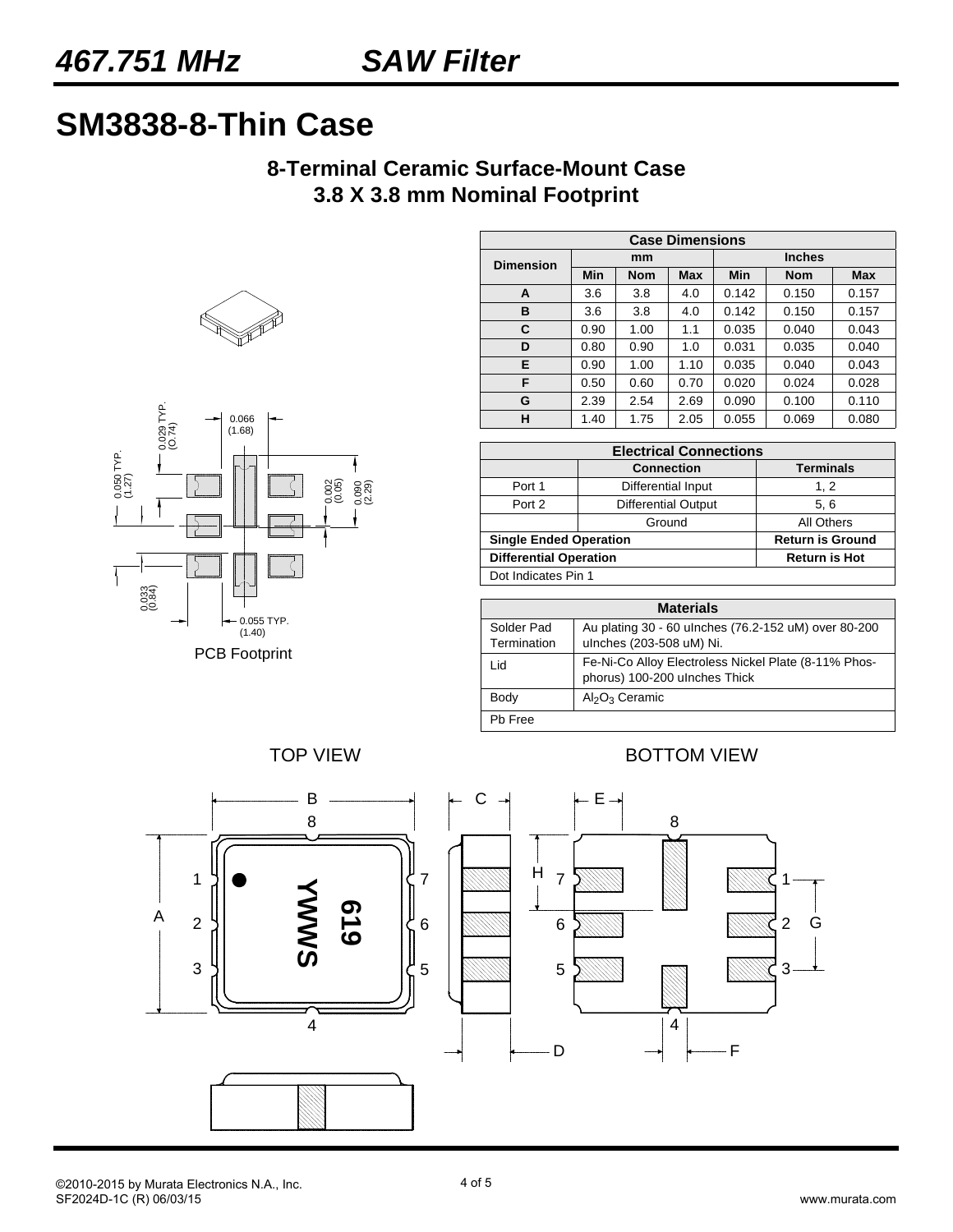**Tape and Reel Specifications**



|               | "R "<br><b>Nominal Size</b><br><b>Quantity Per Reel</b> |      |
|---------------|---------------------------------------------------------|------|
| <b>Inches</b> | millimeters                                             |      |
|               | 178                                                     | 500  |
| 13            | 330                                                     | 3000 |



#### **COMPONENT ORIENTATION and DIMENSIONS**

| <b>Carrier Tape Dimensions</b> |           |  |  |  |
|--------------------------------|-----------|--|--|--|
| Ao                             | $4.25$ mm |  |  |  |
| Bo                             | $4.25$ mm |  |  |  |
| Ko                             | 1.30 mm   |  |  |  |
| <b>Pitch</b>                   | 8.0 mm    |  |  |  |
| w                              | 12.0 mm   |  |  |  |